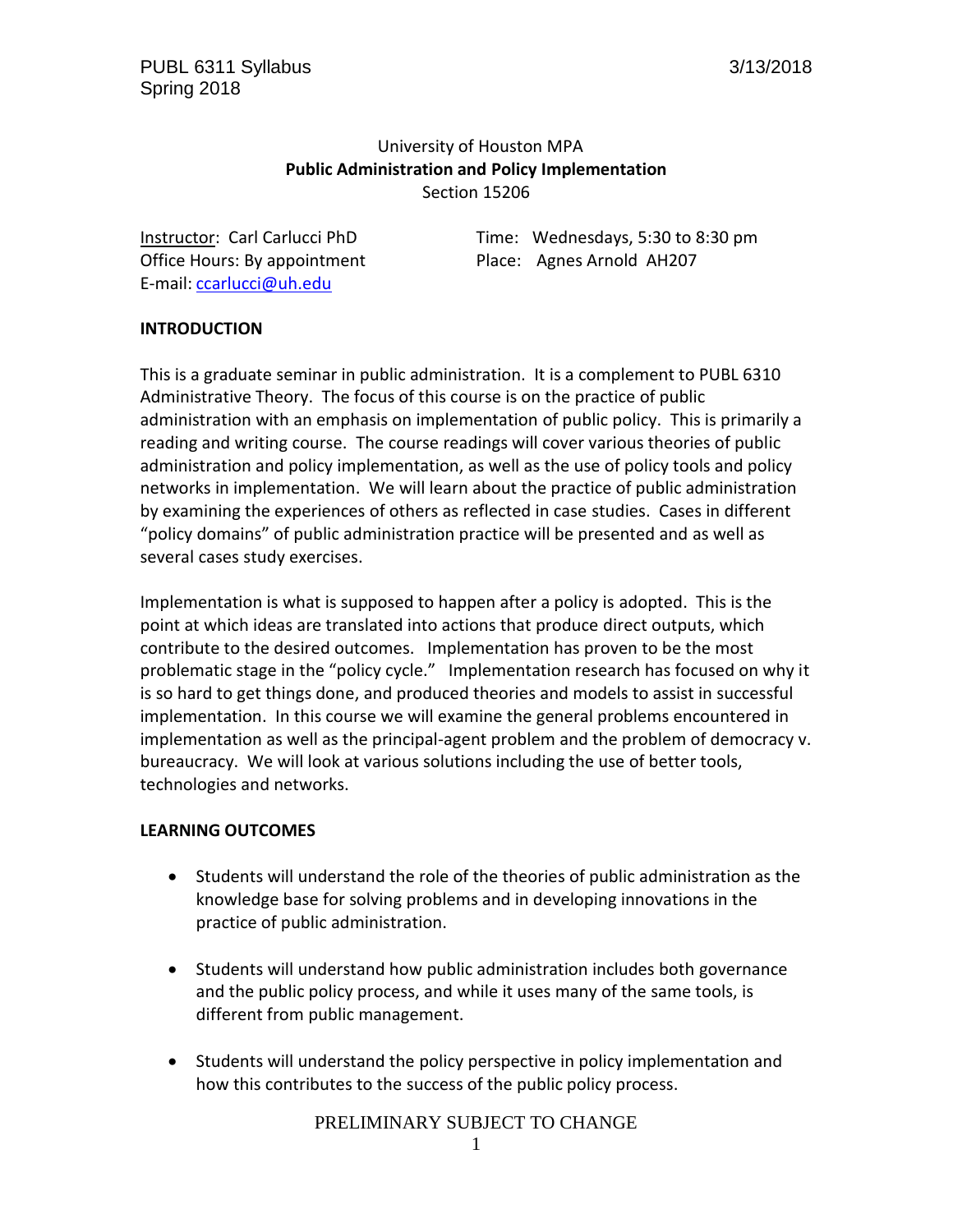Students will be able to lead and participate in policy implementation, to articulate the role of public policy in the policy implementation process and to communicate how different policy tools are needed in policy implementation.

#### **REQUIREMENTS FOR THE COURSE**

The requirements for this class are reading, writing and presenting. You are responsible for doing the required readings, **carefully and thoughtfully**, producing written commentaries and preparing yourself for the class discussions. You are expected to participation in each class discussion and in any on-line exercises. (If you want to understand the importance of writing in public administration, see *Why Advancement in Public Administration has Always Been an Essay Contest* in the course BLACKBOARD TOOL BOX folder.)

The practice of public administration takes place in organizations in public settings. Modern technologies empower both the public and the practitioners of public administration by creating access to information and enabling peer-to-peer exchanges. Your participation and success as a management in public organizations requires a functioning knowledge of modern communications technology. Therefore, this course is taught using a **hybrid model**. Much of the course communication is by email and some of the instruction is conducted on-line. We will use the course BLACKBOARD site to provide reading materials, to present class lectures, to distribute and submit assignments, and to conduct group discussions and exercises. The on-line classes are an opportunity for you to work on you own, set your own schedule, have group meetings and complete project assignments. During these weeks you should work ahead or catch-up, or schedule other activities you need to accommodate.

Your success in this course requires that you can access and use these tools. Please make sure that your email address is current and correct in PeopleSoft and BLACKBOARD (BB). You must routinely check your email for communications. Course emails "push" information to you using BB and are clearly labelled as such. Missing these emails is not an acceptable excuse. You will "pull" course materials from BB. You will post information for class discussions and group case study assignments.

Class attendance, participation and preparation: The readings for this class have been selected to prepare you for both the in-class discussion and on-line discussion of specific topics.

For f2f classes, on-line classes and the "guest" lecture videos you are expected to record a critical review of each of the assigned materials in your journal (see MY JOURNALS). A critical review is a summary and evaluation of the assigned articles, text or video. This is an assessment of the content of the material, the purpose, strengths and weaknesses.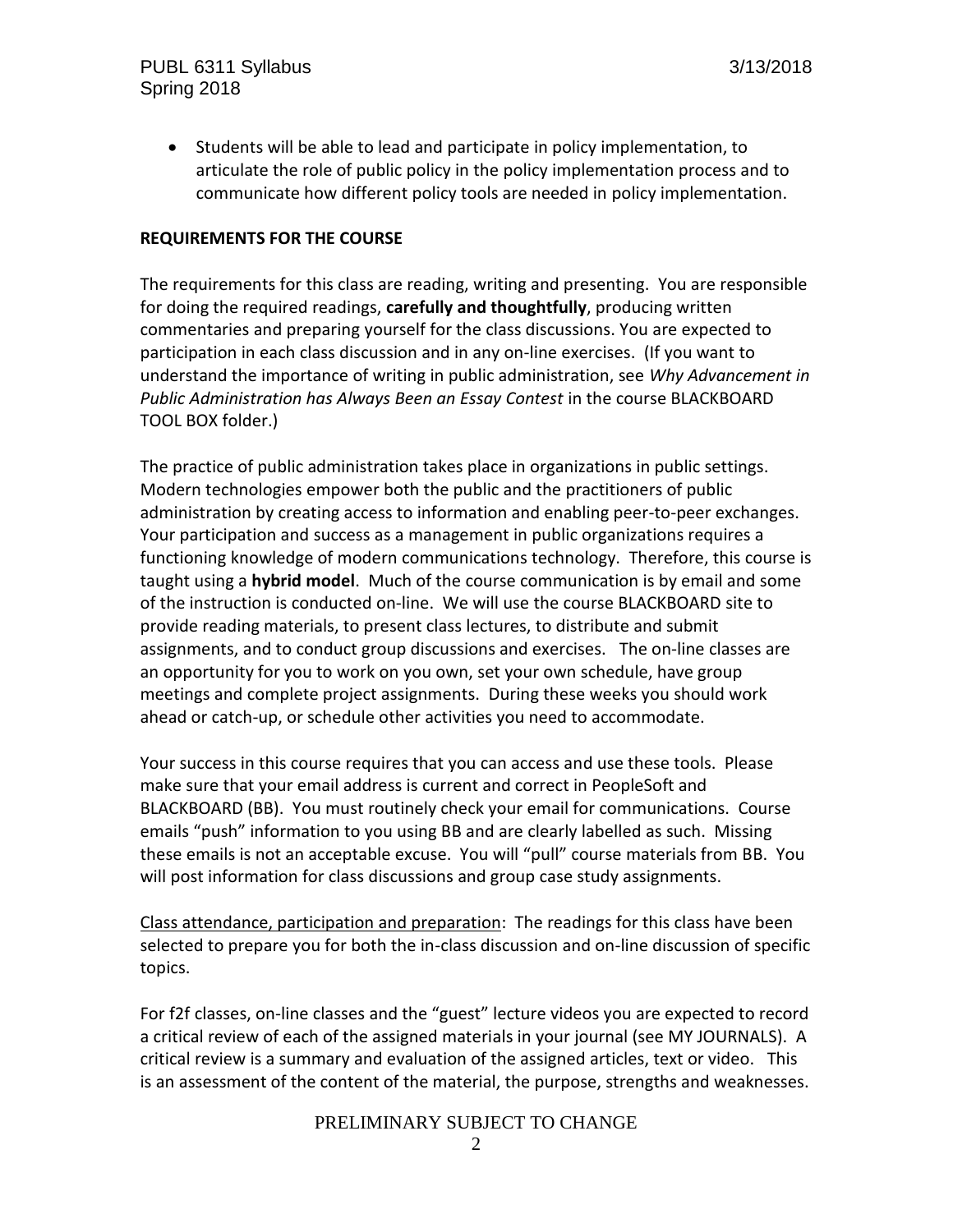**While for practitioners an uncritical view may be acceptable, as students and scholars you need to do more than simply explain the claims or answers in the reading, you need to be able to critically dissect or defend them.** There are also some questions in the journal for specified class readings or video lectures so be sure to answer these with your review of the readings. (See the SAMPLE Journal postings for the Class 1 readings.) Your JOURNAL entries will account for 20% of your grade.

Also, you will produce at least one discussion question based on your analysis of how the theory and lessons from the readings would be applied to the case reading, current event reading or video presentation included for that class. **These should be in the form of a paragraph including a citation from the reading, a short discussion and a critical question.** You will post your questions to the DISCUSSION section in BB by the weekend (Sunday midnight) so that other students will have time to respond. You will "moderate" discussion of your questions and then post your answers prior to the next f2f class meeting. Don't ask questions for which you do not have an answer. You are not testing other students. Questions will be selected for discussion in class, presented by the student authors, with their answers. This requirement will begin with the Class 2 reading assignments. (See the SAMPLE discussion questions for the Class 1 readings.) DISCUSSION postings will account for 10% of your grade.

Posting requirements: (See my examples)

- Post coherent statements/narrative and not fragmented sentences/paragraphs. Include citations with page numbers.
- Post by Sunday night, providing opportunities for others to post i.e., don't answer your own posts until others have commented.
- You will "moderate" discussion of your own questions and then post your answers prior to the next f2f class meeting.

Starting Monday you should post responses to questions. You can earn points towards your grade for responding to questions. Don't post new questions.

Response requirement: Respond to other posts and indicate either support or difference of opinion with the post and elaborate your reason*.*

- Post critical responses to postings, not repetitious agreements.
- Add new material or citations

All questions and answers will be presented during the class for evaluation and discussion. The best questions will be selected by the class and presented by the student authors, with their answers.

Semester Writing Project: Much of what we know about public administration is based on case studies, stories told by public managers (Hummel, 1991). You will develop an implementation case study based on an organization, program or policy you have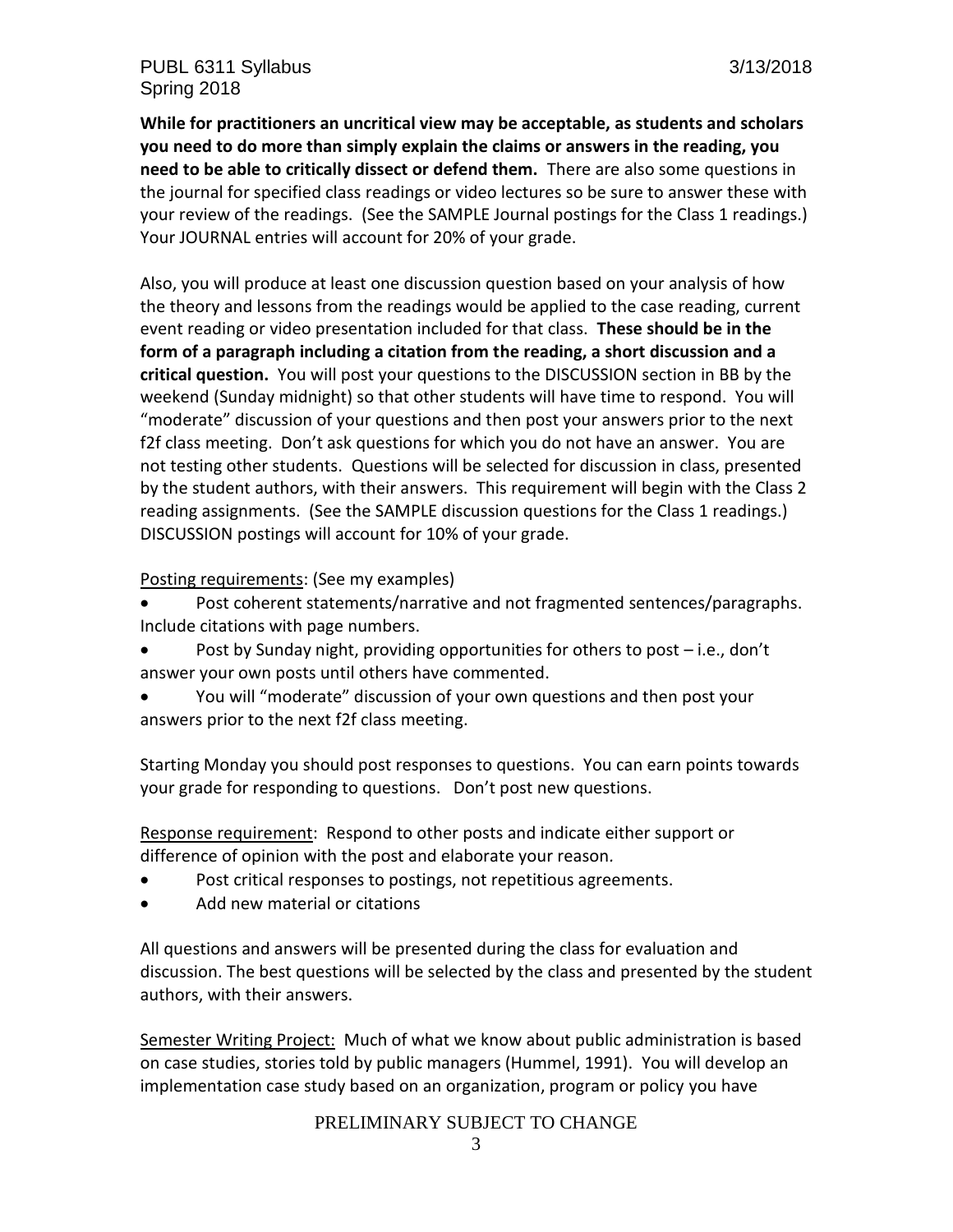encountered or you know of. You will submit the proposed topic in a memo to me by the sixth week of class. This proposal will account for 10 % of your grade. Your proposal should be at least 1,000 words. See the Sample Proposal in the INFORMATION FOLDER. Also, sample case studies are posted in the CASE STUDIES folder.

You will have the remainder of the semester to read and research associated articles, identify the portions relevant to your organization, and produce a twenty page (6,000 to 8,000 words) case study supporting your analysis and recommendations. You will be expected to submit a graduate-level quality paper, on time, using TURNITIN on Blackboard. TURNITIN will check your paper for similarity with other works. A similarity score of over 10% for your paper is not acceptable. This will account for 30% of your grade. (See *Writing Public Policy* p. 90).

Writing assignments: You will be required to produce three papers on implementation topics. These should take the form of a memo which at the minimum should respond to all of the questions posed in the assignment. Your writing should be evidence based and context specific. You will be expected to submit graduate-level quality papers, on time, using TURNITIN on Blackboard. TURNITIN will check your paper for similarity with other works. A similarity score of over 10% for your paper is not acceptable. Late papers will be dropped one letter grade. (See *Writing Public Policy* p. 25 or check for examples online. GOOGLE: memo format.)

These papers will account for 30% of your grade. The length of each of these will vary according to the topic and the level of analysis and discussion required. Be concise, use topic headings, and clearly answer the questions.

These are graduate level papers. They must follow the APA elements of style. If you need practice writing papers or want someone to help with your work before you submit it, contact the UH Writing Center.

| <b>Class Elements</b>            | <b>Points Possible</b> |
|----------------------------------|------------------------|
| Journal Entries                  | 20                     |
| <b>Discussion Questions</b>      | 10                     |
| <b>Three Writing Assignments</b> | 30                     |
| Case Study Proposal              | 10                     |
| Case Study Paper                 | 30                     |

**REQUIRED TEXTBOOKS:** The required chapters in these books are available on BLACKBOARD. Full copies are available in the UH Library. Alternatively, you can purchase your own copies.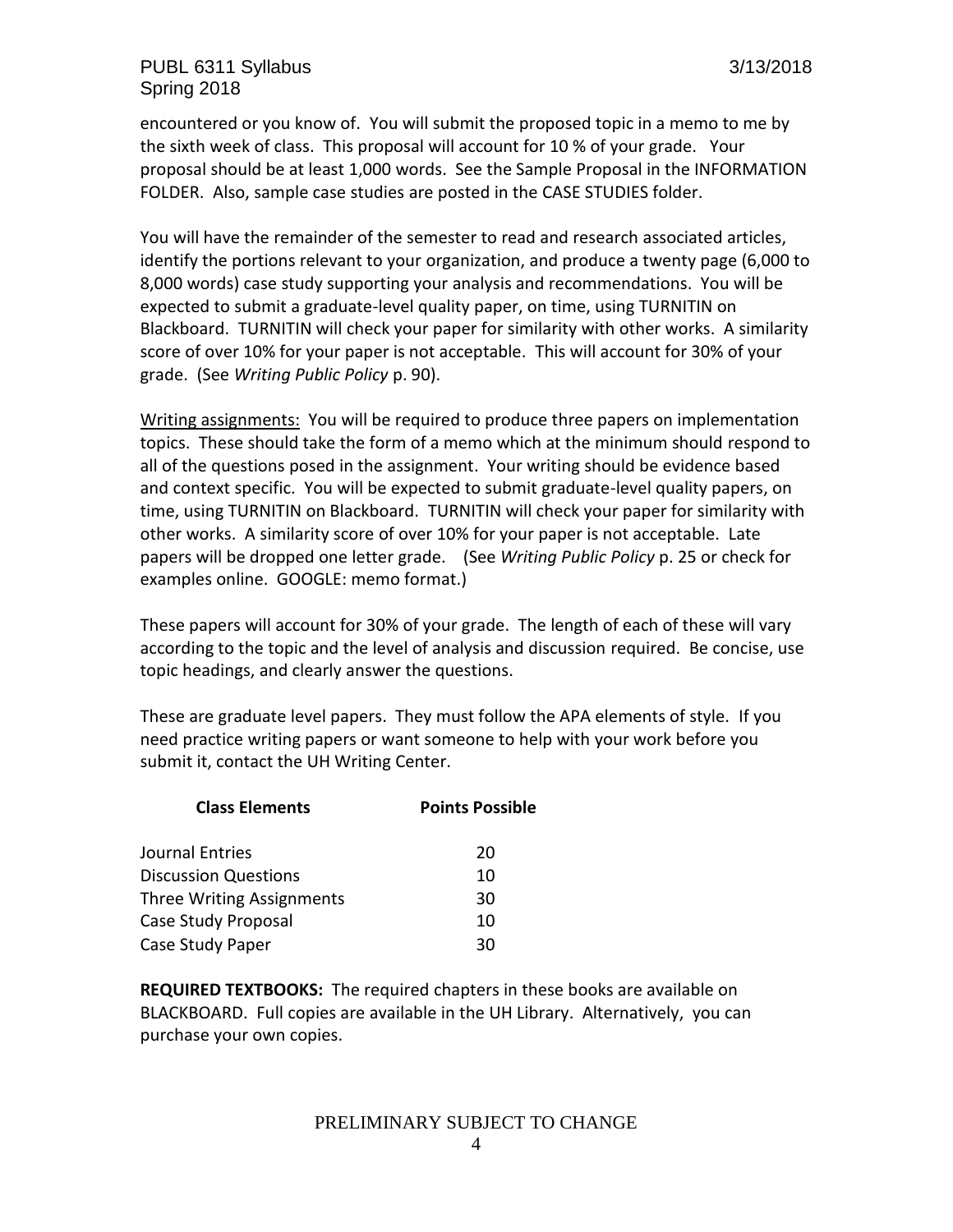*Handbook of Public Policy Analysis* (2007) Editors: Fischer, Miller and Sidney, CRC Press. First edition, available electronically through the UH Library.

*Implementing Public Policy*: *Governance in Theory and in Practice* (2002) Hill, Michael and Peter Hupe. Thousand Oaks: Sage Publications. The first edition is available in the UH Library and in Blackboard. Other editions can be purchased new or used.

Mahler, Julianne G. (2009) *Organizational Learning at NASA,* Georgetown University. Available electronically through the UH Library.

Alberts, David and Hayes, Richard (2005) *Power to the Edge*, DODCCRP [\(www.dodccrp.org\)](http://www.dodccrp.org/)

The **Command and Control Research Program** publishes a number of books that are available as PDF downloads. Most of these are written by military researchers and use military case study examples. Some titles of special interest are *Power to the Edge* by Alberts and Hayes, and *The Agile Organization* by Atkinson and Moffat.

Other articles and chapter extracts can be found in the Blackboard folder labeled READINGS.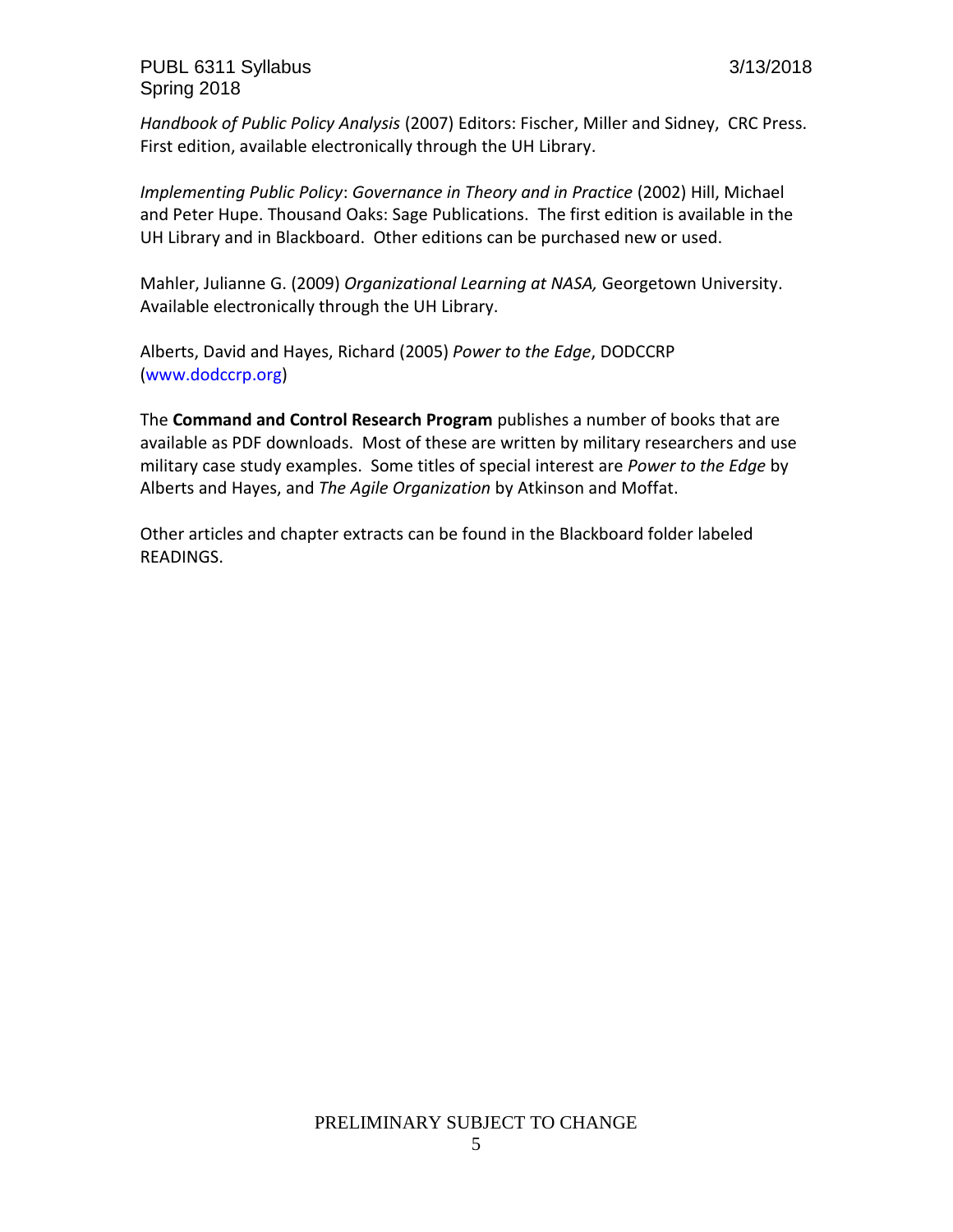## **WEEKLY MEETINGS AND READINGS (subject to change as necessary)**

#### **Class 1- Introduction and Overview of the Role of Theory in Implementation** (1/17/2018)

Readings:

Lindblom, Charles (1959) *The Science of Muddling Through*

Lynn, Lawrence (2008), *New Frontiers of Public Administration: The Practice of Theory and the Theory of Practice*

#### **Part 2: Case Study**

Gonnerman, Jennifer. (2011) *The Knock at the Door*

The instructor will post the first DISCUSSION questions based on these readings. These are sample questions. They are critical examinations of the readings, not simple questions. Starting with class 2, after completing the readings you will participate by responding to these questions and posting your own observations. Use specific terms and concepts from the readings.

### **PART 1: THE PUBLIC POLICY CYCLE**

# **Class 2- Administrative Discretion: The Politics-Administration Dichotomy** (1/24/2018)

Readings:

Wilson, Woodrow (1887) "The Study of Administration"

Shumavon, Douglas H. and H. Kenneth Hibbeln (1985) *Administrative Discretion and Public Policy Implementation*. In *Administrative Discretion and Public Policy Implementation* ED. Shumavon and Hibbeln. NY: Praeger. 1 – 10.

Ferman, Barbara ( 1990) C. 3 When Failure is Success: Implementation and Madisonian Government. In *Implementation and the Policy Process: Opening up the Black Box*, ED Palumbo, Dennis and Calista, Donald. NY, Greenwood Press. 39-50.

#### **Part 2: Case study**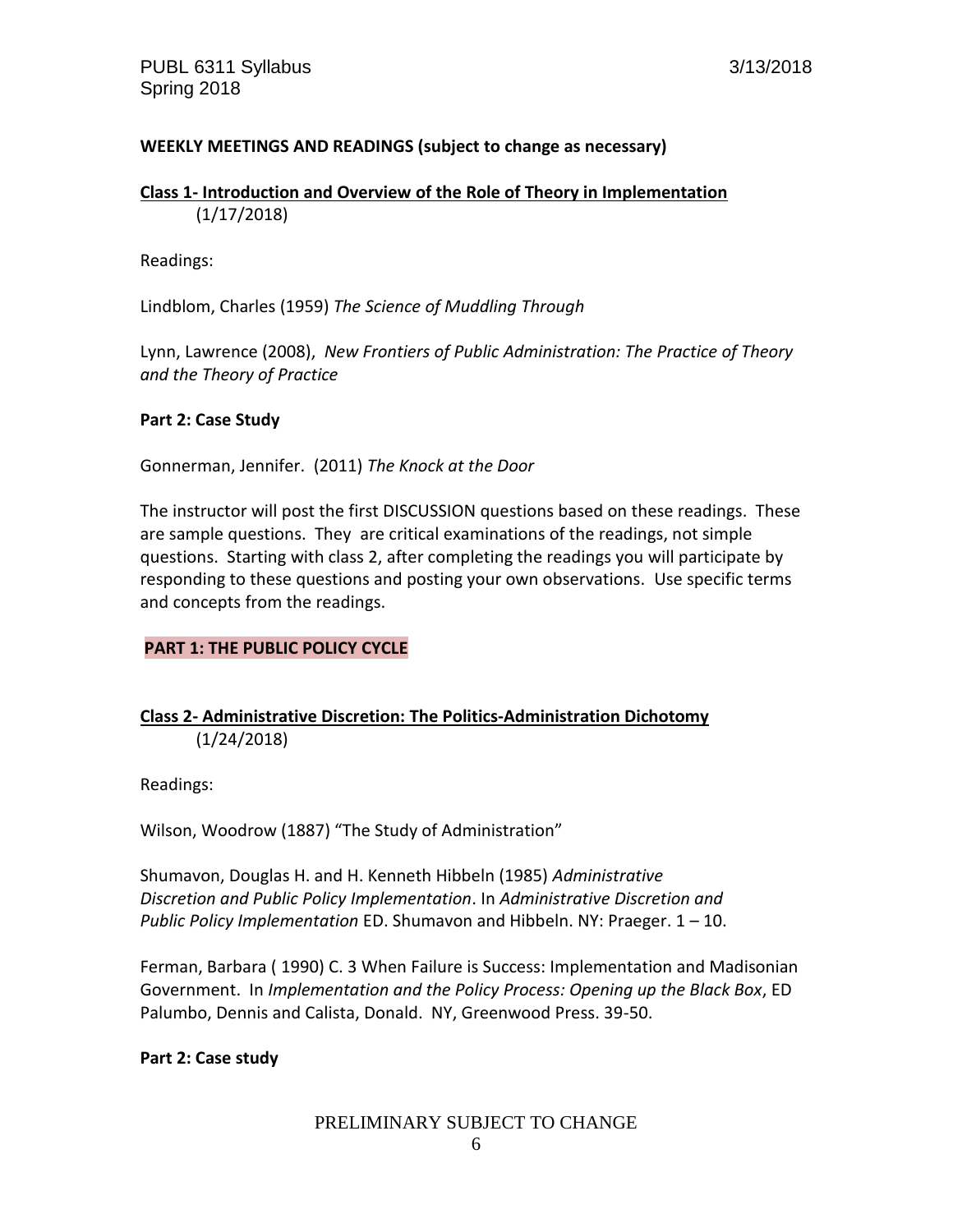Presentation of SP4K case study. This is a group exercise. Read the case and come to class ready to discuss the questions.

Post your own JOURNAL entries and DISCUSSION questions.

**Class 3 –Overview of Implementation, Definitions and Frameworks (watch guest lecture video on your own, no f2f class meeting)** (1/31/2018)

Kent Weaver: Challenges of Policy Implementation Part 1 (29:41) Professor, McCourt School of Public Policy, Georgetown University <https://www.youtube.com/watch?v=Y8jYNq4AqdI> Kent Weaver: Challenges of Policy Implementation Part 2 (13:33, ends abruptly) <https://www.youtube.com/watch?v=vsCnJpg4-yc>

Readings:

Hill and Hupe, C. 1, 3

Handbook, C. 4

Post your own JOURNAL entries and DISCUSSION questions.

### **Class 4- Implementation In Practice: Education** (2/7/2018)

Readings:

Matland, Richard E. ( 1995) Synthesizing the Implementation Literature: The Ambiguity-Conflict Model of Policy Implementation, *Journal of Public Administration Research and Theory:* J-PART, 5, 2, 145-174.

Katherine J. Klein and Andrew P. Knight (2005) Innovation Implementation: Overcoming the Challenge, *Current Directions in Psychological Science* 14: 243 (UH Library on-line).

### **Part 2: Case Study**

Howard, Joseph Y. and Wrobel, Sharon L. ( 2010) Implementing Change in an Urban School District: A Case Study of the Reorganization of the Little Rock School District. *Public Administration Review*. 934 – 941.

Post your own JOURNAL entries and DISCUSSION questions.

**>>>First policy implementation memo due by midnight this Sunday, 2/11/2018.**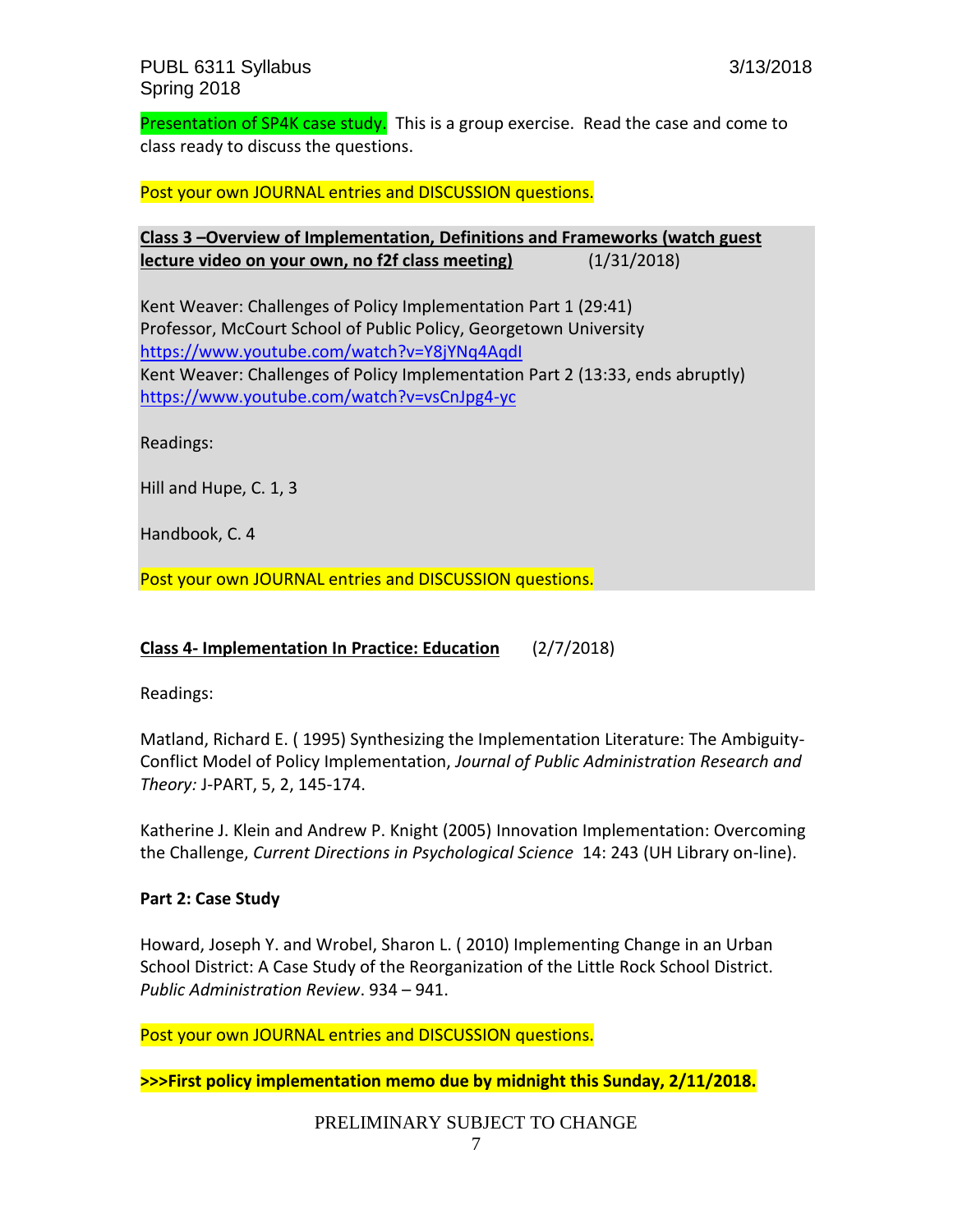### **PART 2: POLICY TOOLS AND NETWORKS**

#### **Class 5-Policy Tools** (2/14/2018)

Readings:

Videc, Marie-Louise Bemelmans, et al. (1998) Introduction and C 1. *Carrots, Sticks, and Sermons – Policy Instruments & Their Evaluation*. New Brunswick: Transaction Publishers 1-58.

Schneider, A. and Ingram, H. (1990) Behavioral Assumptions of Policy Tools. *Journal of Politics*, Vol. 52, No. 5

Schneider, A. and Ingram, H (1993) Social Construction of Target Populations: Implications for Politics and Policy. *American Political Science Review*, Vol. 87, No.2

**Part 2: Case Study** Pelini, J. (2017) Unsafe at Any Speed. *The Atlantic,* March

Post your own JOURNAL entries and DISCUSSION questions.

# **Class 6- Policy Design (watch guest lecture video on your own, no class meeting)** (2/21/2018)

Readings:

Sabatier, P. and Mazmanian, D. (1980. The Implementation of Public Policy: A Framework of Analysis. *Policy Studies Journal*. 8, 4, Special Number 2, 538-560.

#### **Case Study**

### *Policy Design and Implementation: A Perspective from Obama's Washington*

Guest lecture video: USC Price School of Public Policy, Raphael Bostic, Ph.D., Oct. 17, 2013 (1:14:08)

Dr. Raphael Bostic is the Judith and John Bedrosian Chair in Governance and the Public Enterprise at the Sol Price School of Public Policy at the University of Southern California. He served for 3 years in the Obama Administration as the Assistant Secretary for Policy Development and Research at the U.S. Department of Housing and Urban Development.

Topic: the designing and implementing home ownership policies,

PRELIMINARY SUBJECT TO CHANGE • failures of expectations and program design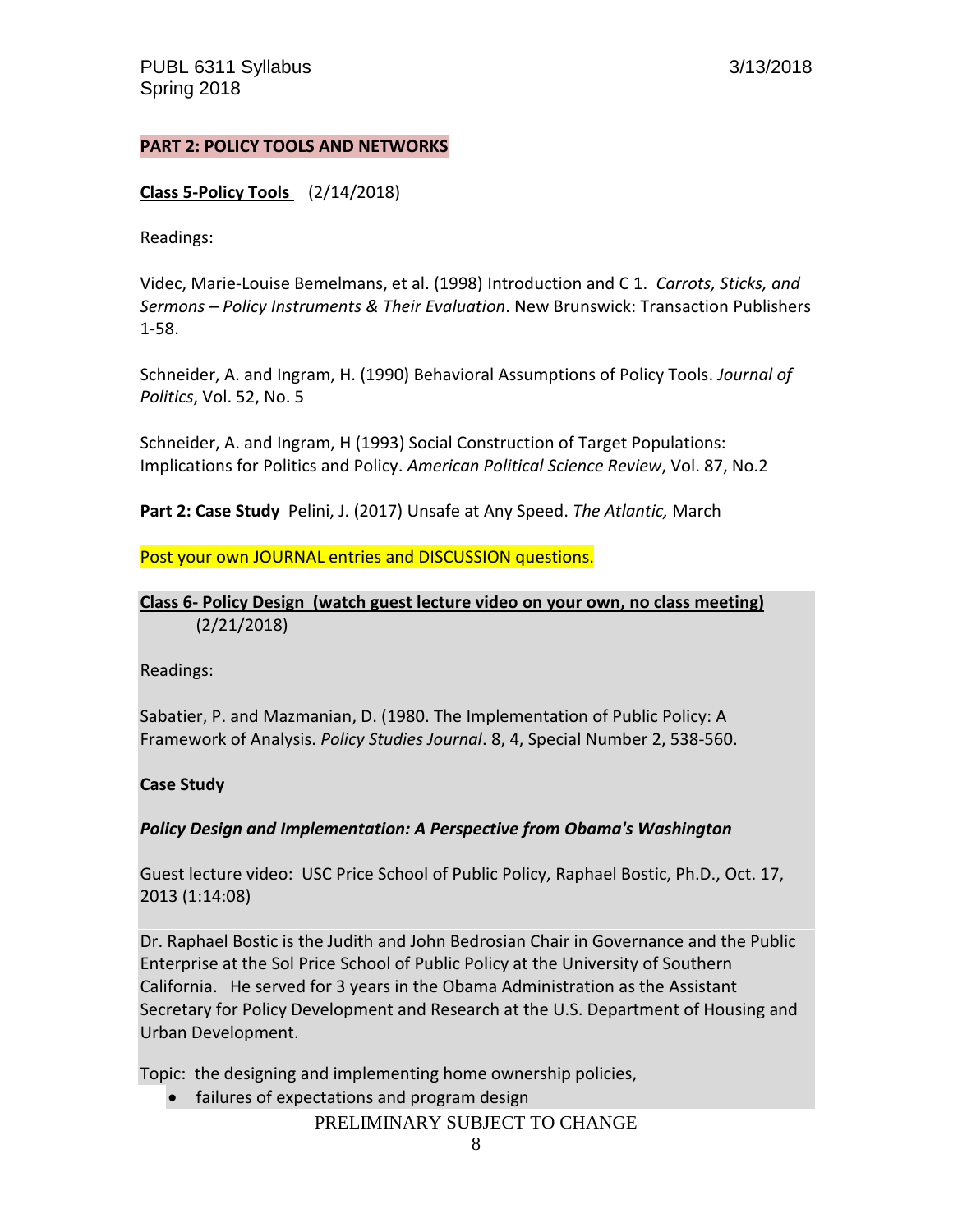- difficulties in implementing program collaborations
- constraints on policy implementation
- designing for moral hazard
- **.** lessons learned, key takeaways

<https://www.youtube.com/watch?v=Y-IsftdU2BQ>

What are the elements of this case? What are the lessons learned from this case? How do they relate to the readings?

Post your own JOURNAL entries and DISCUSSION questions.

**>>>The memo outlining you proposed semester case study is due by midnight this Sunday (2/25/2018).**

#### **Class 7-Decentralized, Networked Organizations** (2/28/2018)

Readings:

Skok, James (1995) Policy Issue Networks and the Public Policy Cycle: A Structural-Functional Framework for Public Administration. *American Society for Public Administration* 55 No. 4: 325-332

Handbook C.14

#### **Part 2: Case Study**

Alberts, David and Hayes, Richard, 2005. *Power to the Edge*, DODCCRP [\(www.dodccrp.org\)](http://www.dodccrp.org/). Foreword xiii – xvii; Chapters  $1 - 3$ ; C.5 90 – 93; C. 8 125 – 128; C. 9 165-177; C. 10 179-187; C. 11 201 – 212; and C. 12.

Post your own JOURNAL entries and DISCUSSION questions.

### **Part 3: Policy Implementation**

### **Class 8- Policy Implementation Theory/Policy Implementation Practice** (3/07/2018)

Guest lecture in class: Mr. John E. Kajander

With almost 40 years of experience managing and working with healthcare organizations, Mr. Kajander is going to tell us about his experiences with the development of the collaboration that is the Texas Medical Center.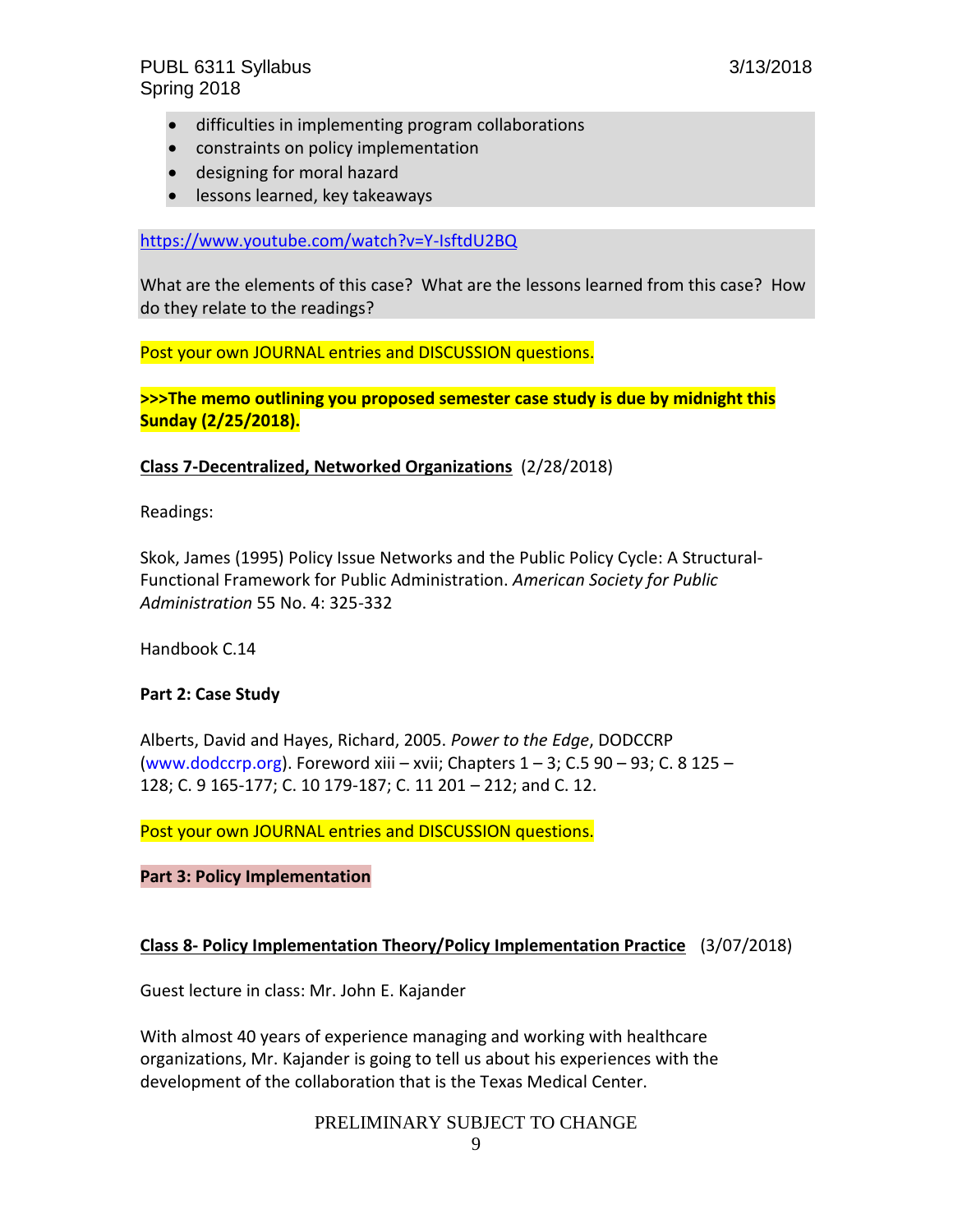Readings:

Selected readings in Diana Shaw (2007) *A Tale of Two Healthcare Collaborations* (Doctoral dissertation) Brandeis University

Case Background p.11 Statement of Problem p.20-23 Important Factors in Collaboration p. 29-32 Table 2: Mattessich, Murray-Close et al. (2001) Twenty Success Factors p. 45 Seven Hypotheses p 123-124

Post your own JOURNAL entries and DISCUSSION questions.

**We will discuss you semester writing proposals and have individual evaluation meetings.**

### **Class 9- Implementation in practice: healthcare innovations (on-line class)**

(3/21/2018) This is an on-line class. There is no f2f meeting this week. Read the assignments, watch the video, fill in your journal.

Healthcare is an area facing huge demands from clients for immediate attention. The process of innovating to meet this need results in implementation problems.

Readings:

Oates, Nancy (2012) *Implementation Science: Translating Research into Real World Solutions*, Carolina Public Health

Henderson, Alexander C. (2013) Examining Policy Implementation in Health Care. Rule Abidance and Deviation in EMS. *Public Administration Review*, Vol. 73, Number 6, 799 – 809.

Gold et al., (2015) Study protocol for Study of Practices Enabling Implementation and Adaptation in the Safety Net (SPREAD-NET): a pragmatic trial comparing implementation strategies, *Implementation Science* 10:144,<http://www.implementationscience.com/>

Herd, Pamela et al. (2013) Shifting Administrative Burden to the State: The Case of Medicaid Take-Up. *Public Administration Review*, Supplement to Vol. 73, S69 – S 81. [Understand "administrative burden" and how it may affect implementation. Should it be the individual's responsibility or the state's?]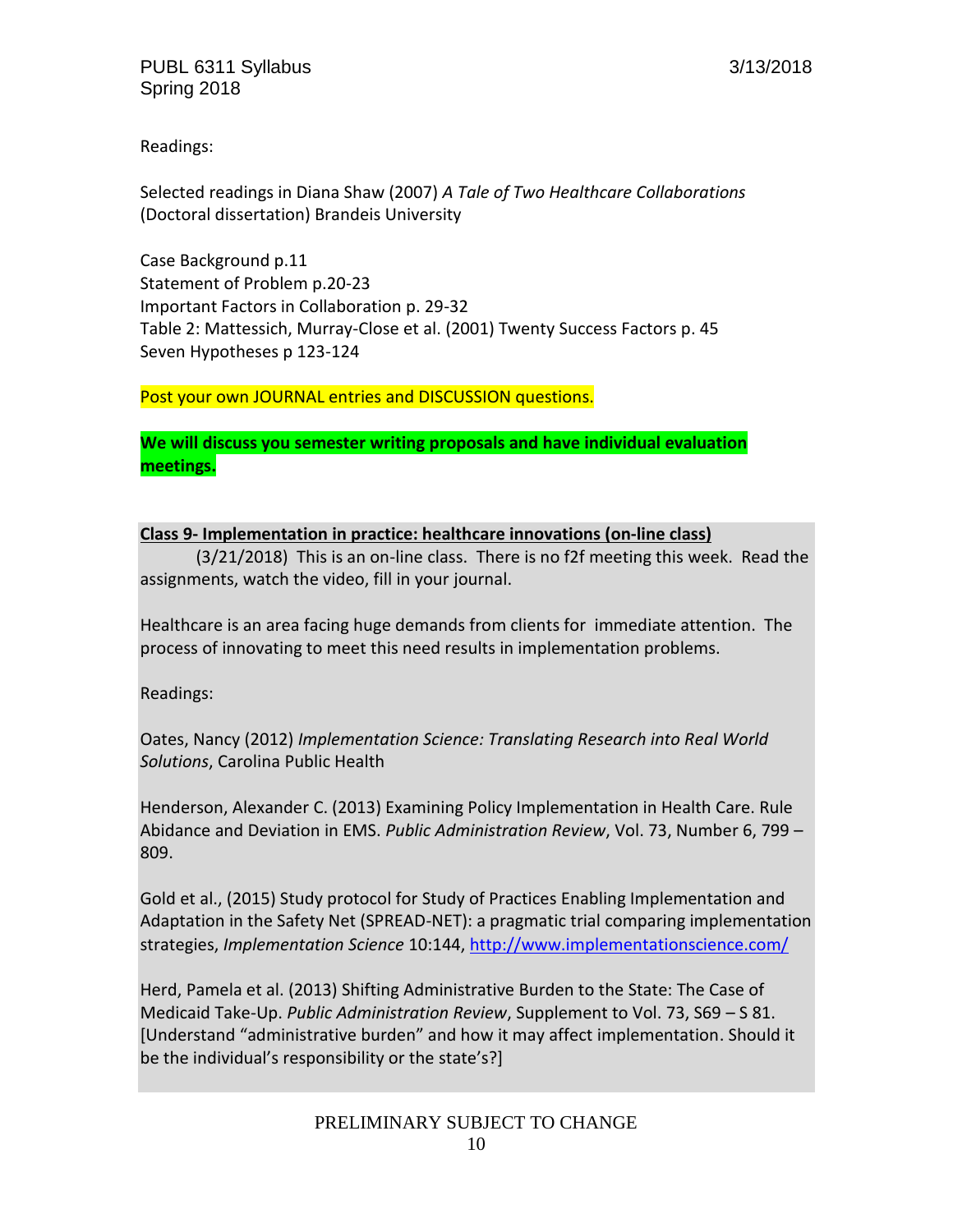### **Part 2: Case studies**

Designing and implementing innovations for underserved populations – Stanford Medicine X 2014 (47:10)

The Center for Care Innovations (CCI) works closely with healthcare safety net providers to identify innovations that can greatly affect care for underserved populations. Three mini-cases are presented by providers who attempt to actively collaborating with private sector entrepreneurs.

<https://www.youtube.com/watch?v=YaYsGO-ZbcA>

Post your own JOURNAL entries and DISCUSSION questions.

**>>>Second policy implementation memo due by midnight this Sunday (3/25/2018).**

**Class 10-Implementation in Practice** (3/28/2018)

Readings:

Bryson, J., Crosby, B. and Stone, M. (2006) The Design and Implementation of Cross-Sector Collaborations: Propositions from the Literature. *Public Administration Review*.  $44 - 55.$ 

Mazmanian, D. and Sabatier, P. (1983) Variables involved in the Implementation process, Extent to Which the Implementation of the 1970 Clean Air Amendments Met the Six Conditions of Effective Implementation, 1970-77, and Six conditions of effective implementation. In *Implementation and Public Policy with a New Post Script*. Dallas, TX: Scott, Foreman and Company. [Examine the figures and tables]

### **Case Study**

Mead, Lawrence. 2004. C. 4 Implementing Work Requirements and C. 5 Local Variations. *Government Matters: Welfare Reform in Wisconsin*, Princeton University Press. ISBN 0-691-12380-2

Post your own JOURNAL entries and DISCUSSION questions.

**Class 11- Implementation in Practice: An outside view, (guest lecture video on your own, no class meeting)** (4/04/2018)

Getting Big Things Done in Government: How to Successfully Implement Public Policy*,*  Bill Eggers (Time 1:03:00) *The Policy Exchange,* London 2/24/2010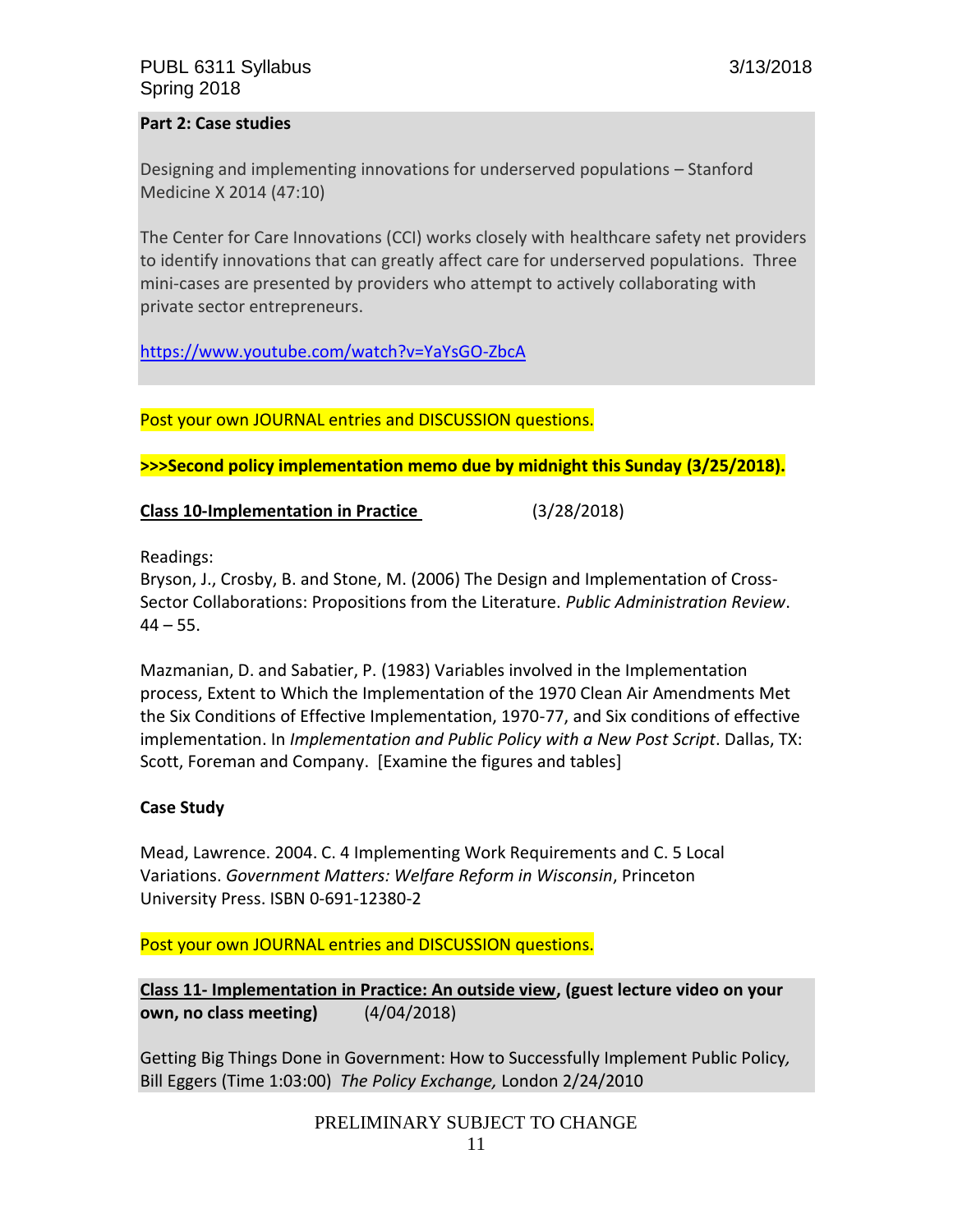Watch the video lecture. <http://www.youtube.com/watch?v=YjJ1apzpK1Y>

Successfully implementing and seeing results from a big initiative is a tricky and convoluted business in government. Eggers identifies "seven deadly traps" that can hinder the policy process as well as suggesting tools and techniques to avoid these pitfalls. He argued that for a policy to succeed it has to have an implementable design, that will work in the real world.

References:

Eggers, W. and O'Leary, J.(2009) *If We Can Put a Man on the Moon -Getting Big Things Done in Government* 

Goldsmith, S. and Eggers, W. (2004) *Governing By Network – The New Shape of the Public Sector*. D.C.: Brookings Institution Press

**Reading:** Grudges and Kludges (2017) *The Economist* (in CURRENT EVENTS folder)

Post your own JOURNAL entries and DISCUSSION questions.

# **Class 12- Implementation in Practice: Technology** (4/11/2018)

Readings:

Katherine J. Klein and Andrew P. Knight (2005) Innovation Implementation: Overcoming the Challenge, *Current Directions in Psychological Science* 14: 243 (UH Library on-line).

Carlucci, Carl (1990) Acquisition: The Missing Link in the Implementation of Technology. In *Implementation and the Policy Process: Opening up the Black Box*, ED Palumbo, Dennis and Calista, Donald. NY, Greenwood Press. 149-160.

Office of Technology Assessment, Congress of the United States. (September 1995) *Environmental Policy Tools: A User's Guide*.<http://www.fas.org/ota/reports/9517.pdf> (Focus on Chapter 1 Summary, Chapters 3, and especially 4)

### **Part 2: Case Studies**

Barker, Traci and Frolick, Mark (2003) ERP Implementation Failure: A Case Study, *Information Systems Management*, 20:4, 43-49 (UH Library on-line).

Bauer, John and Kenton, Jeffrey (2005) Towards Technology Integration in the Schools: Why it Isn't Happening, *Journal of Technology and Teacher Education*, 13(4), 519- 546.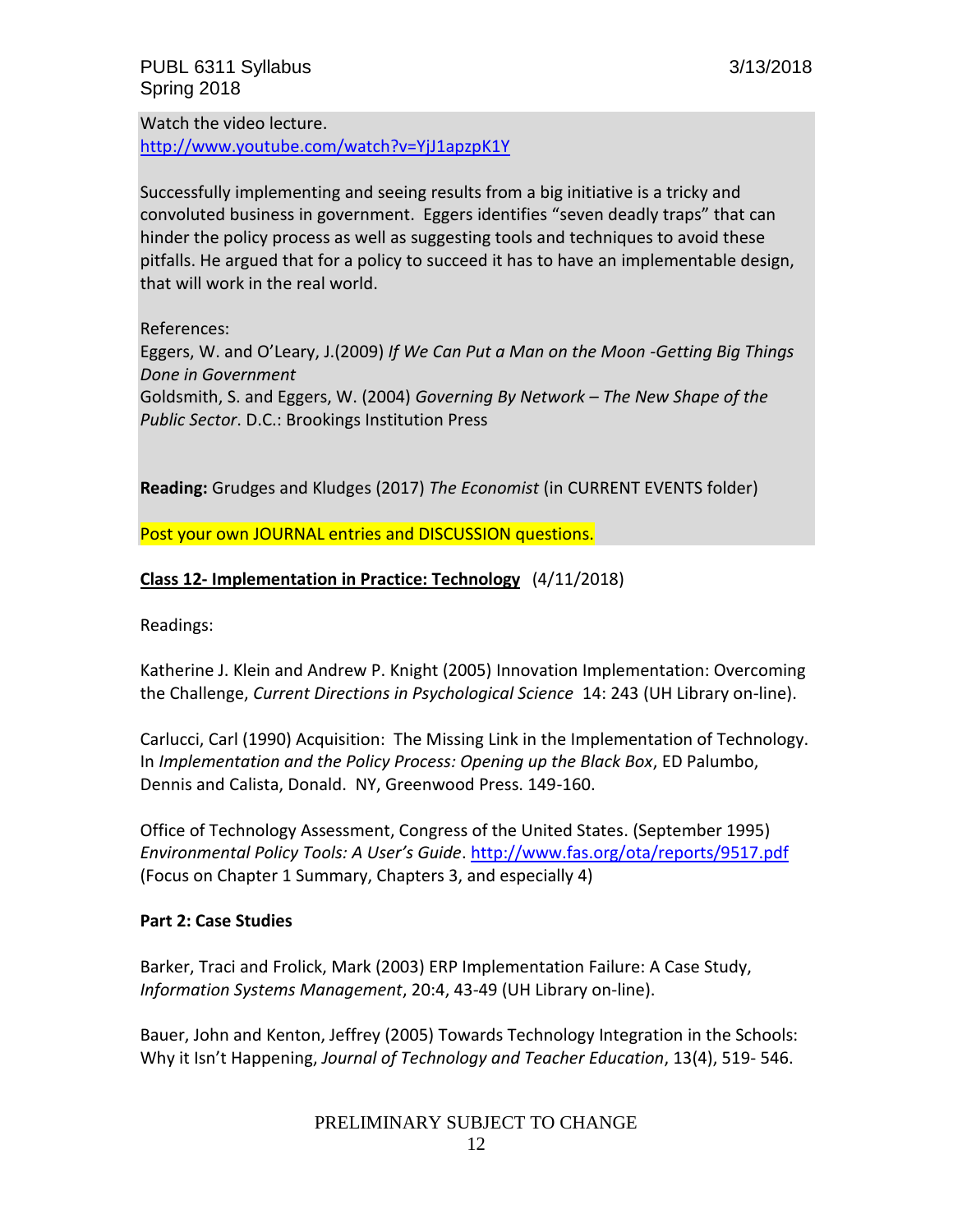Post your own JOURNAL entries and DISCUSSION questions.

**>>>Third policy implementation memo due by midnight this Sunday.( 4/15/2018)**

**Class 13-Implementation in practice: Organizational learning or implementation failure (guest lecture videos on your own, no class meeting)** (4/18/2018)

David Garvin and Amy Edmondson, Harvard Business School Article: Is yours a learning organization? (2008) *HBR*

The Importance of Learning in Organizations, Dec 15, 2008 (10:04) <https://www.youtube.com/watch?v=lUP4WcfNyAA>

David Gavin, Building a More Effective Learning Organization, May 9, 2010 (Shorter Version, 33:26) <https://www.youtube.com/watch?v=hXwBw2EZKHE>

#### **Part 2: Case Study**

Readings:

Mahler, J. with Casamayou, M. (2009) *Organizational Learning at NASA*. D.C.: Georgetown University Press. Focus on chapters 1,3,5,6.

Post your own JOURNAL entries and DISCUSSION questions.

**Class 14- Student Implementation Case Presentations** (4/25/2018)

**>>>Semester project due May 6.**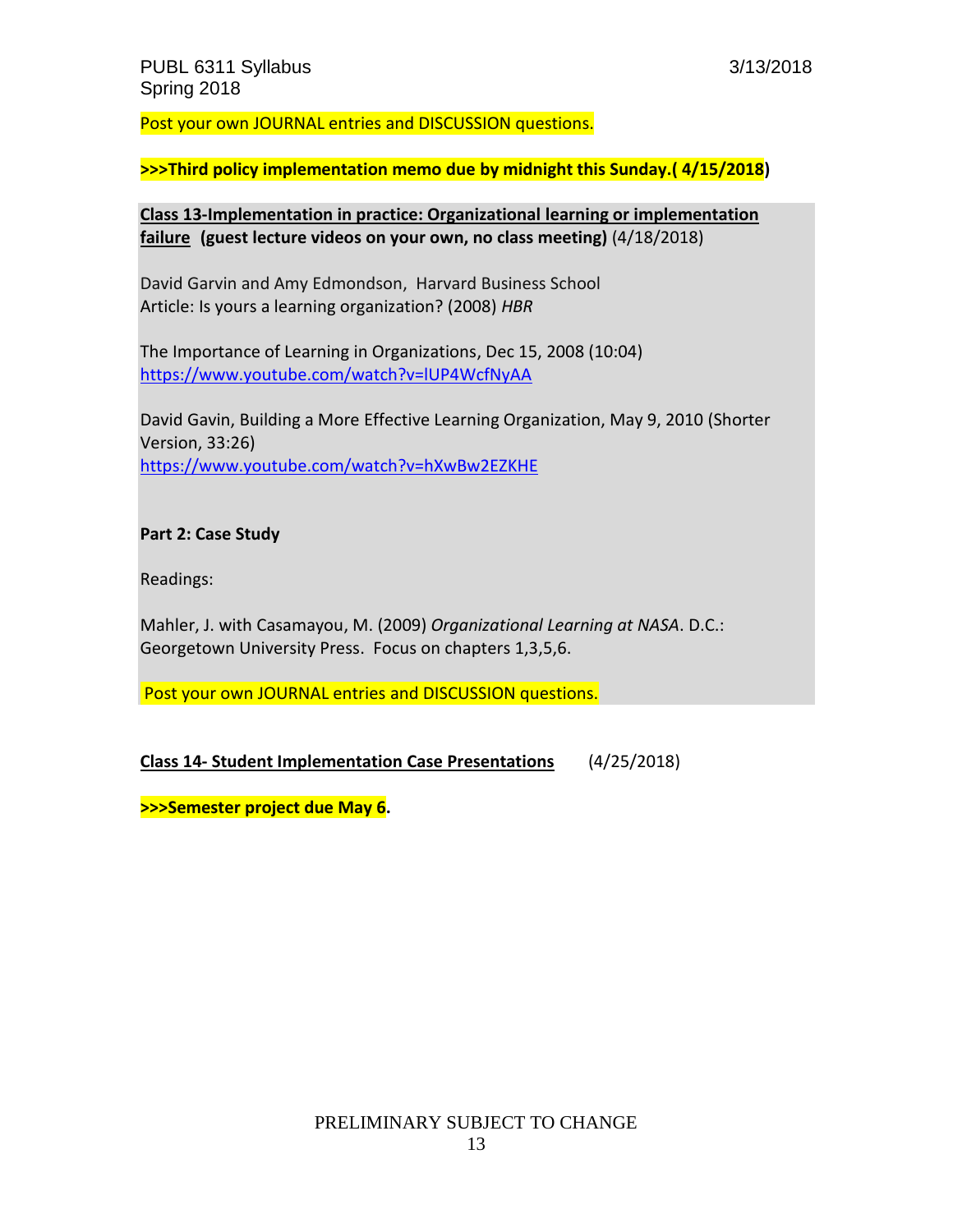# **REFERENCES**

Alberts, D and Hayes, R. (2005) *Power to the Edge*, Department of Defense Command and Control Research Center (Available in PDF or at no charge at [www.dodccp.org\)](http://www.dodccp.org/)

Bowman, J.S. et al. (2010) *Achieving Competencies in Public Service – The Professional Edge*. NY: Sharpe. 43 & 44 [See Exhibit 2.1 Technical Expertise: Legal Knowledge. Why is it important to adopt both broad and narrow perspectives on the law?]

Brandsen, et al. (2006). Soft Governance, Hard Consequences: the Ambiguous Status of Unofficial Guidelines. *Public Administration Review*, 66, 4, 546-553

Carlucci, C. (1990). Acquisition: The Missing Link in Implementation of Technology. In D. Calista and D. Palumbo (Eds.) *Implementation and the Policy Process: Opening Up the Black Box* (pp. 149-162). New York: Greenwood Press.

Carlucci, C. (1989). The Role of The Legislative Analyst in Policymaking., Symposium Editor, *Journal of Management Science and Policy Analysis*, 7 (1).

Carlucci, C. (1989) The Role of Legislative Staff. *Journal of Management Science and Policy Analysis* 7, (1).

Carlucci, C. (1987). Implementation of The Voting Rights Act: The Case of New York. *The Western Political Quarterly*, (with R. Hedges) Vol. 40, No. 1, March.

Durant, R. (2009). Getting Dirty-Minded: Implementing Presidential Policy Agendas Administratively. *Public Administration Review*, 69, 4, 569-585

Ferman, B. (1990) When Failure is Sussess: Implementation and Madisonian Government. In D. Calista and D. Palumbo (Eds.) *Implementation and the Policy Process: Opening Up the Black Box* (pp. 39-50). New York: Greenwood Press.

Goldsmith, S. and Eggers, W.D. (2004) *Governing By Network,* Brookings Institution Press. Available electronically through the UH Library.

Hill, M.and Hupe, P. (2006). *Implementing Public Policy: Governance in Theory and in Practice*. Thousand Oaks: Sage Publications.

Hulst, M. van et al. (2011) "Reflections on Theory in Action – Exemplary Practitioners – A Review of Actors Who Make a Difference in Governing" *Public Administration Review* (2011).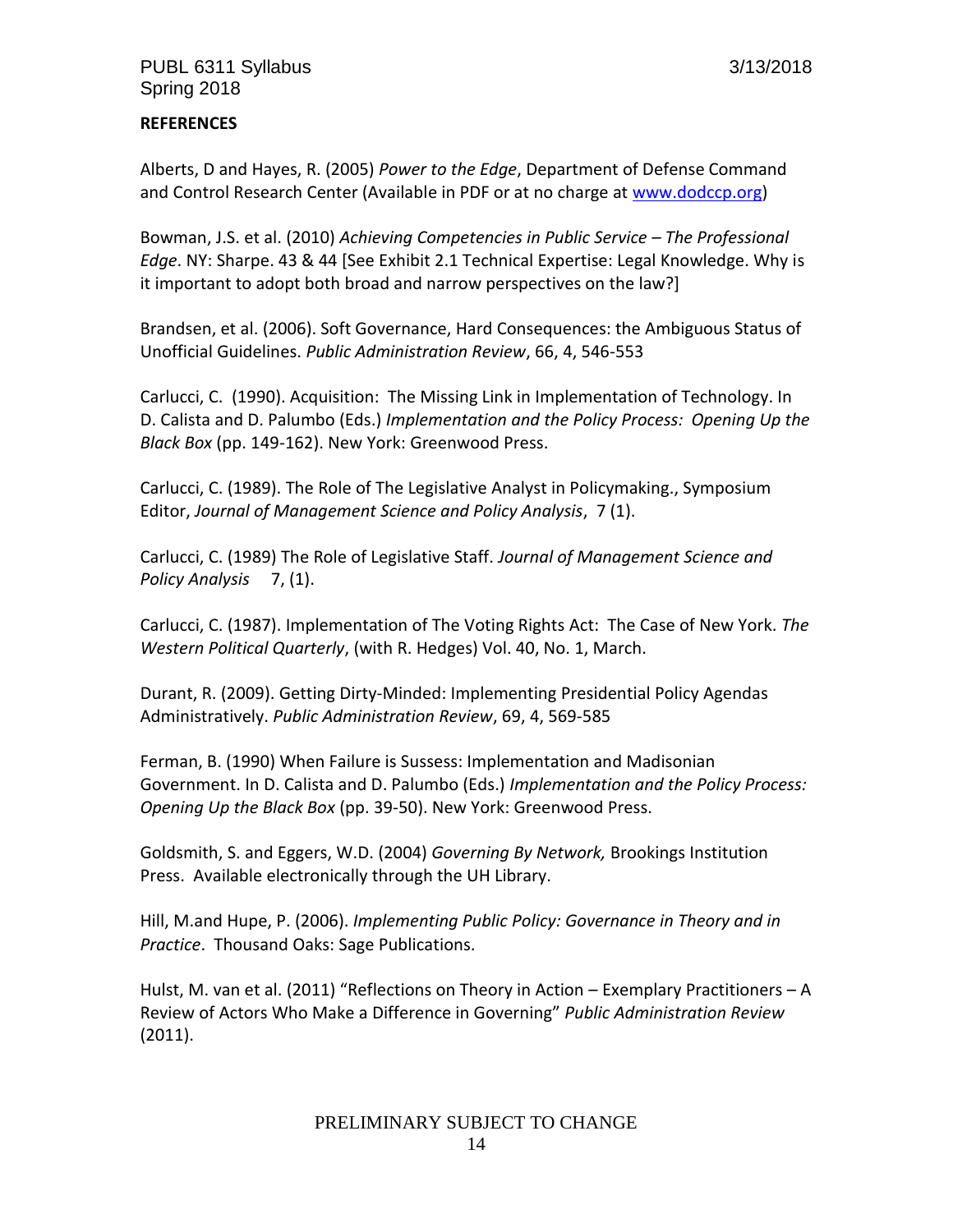PUBL 6311 Syllabus 3/13/2018 Spring 2018

Hummel, R. (1991) "Stories Managers Tell: Why They Are as Valid as Science" *Public Administration Review*, 52,2, 31-41. Kania, John and Mark Kramer. (2011) *Collective Impact*. Leland Stanford Jr. University.

Kettl, D. F. *(2002) The Transformation of Governance*., John Hopkins University Press. Available electronically via UH Library.

Lester, J. P. and Stewart J. (1996) C. 7 Policy Implementation. In *Public Policy: An Evolutionary Approach*.

Lukensmeyer, C. J. (2010). Learning from the Past, Committing to the Future: A Practitioner's View of Our Democracy. *Public Administration Review*, Supplement to Vol. 70, S272 – S283.

Lindblom, C. (1959) *The Science of Muddling Through*

Lynn, L. (2008). New Frontiers of Public Administration: The Practice of Theory and the Theory of Practice, PS: Political Science & Politics

Perry, J. L. and Buckwalter, N.D. (2010). The Public Service of the Future. *Public Administration Review*, Supplement to Vol. 70, S238 – S244.

Sabatier, P. and Mazmanian, D. (1980). The Implementation of Public Policy: A Framework of Analysis. *Policy Studies Journal*. 8, 4, Special Number 2, 538-560.

Salamon, L. M. (2002). *The Tools of Government: A Guide to the New Governance*. Oxford University Press. Focus on Introduction, Chapter 1.

Shafritz, J. M and Borick, C. P. (2010) "*Why Advancement in Public Administration Has Always Been an Essay Contest*" in *Cases in Public Policy and Administration*, NY: Longman. Pg.200. (Google the title for an on-line version.)

Smith, C. (2010) *Writing Public Policy, A Practical Guide to Communicating in the Policy Making Process*, Oxford University Press